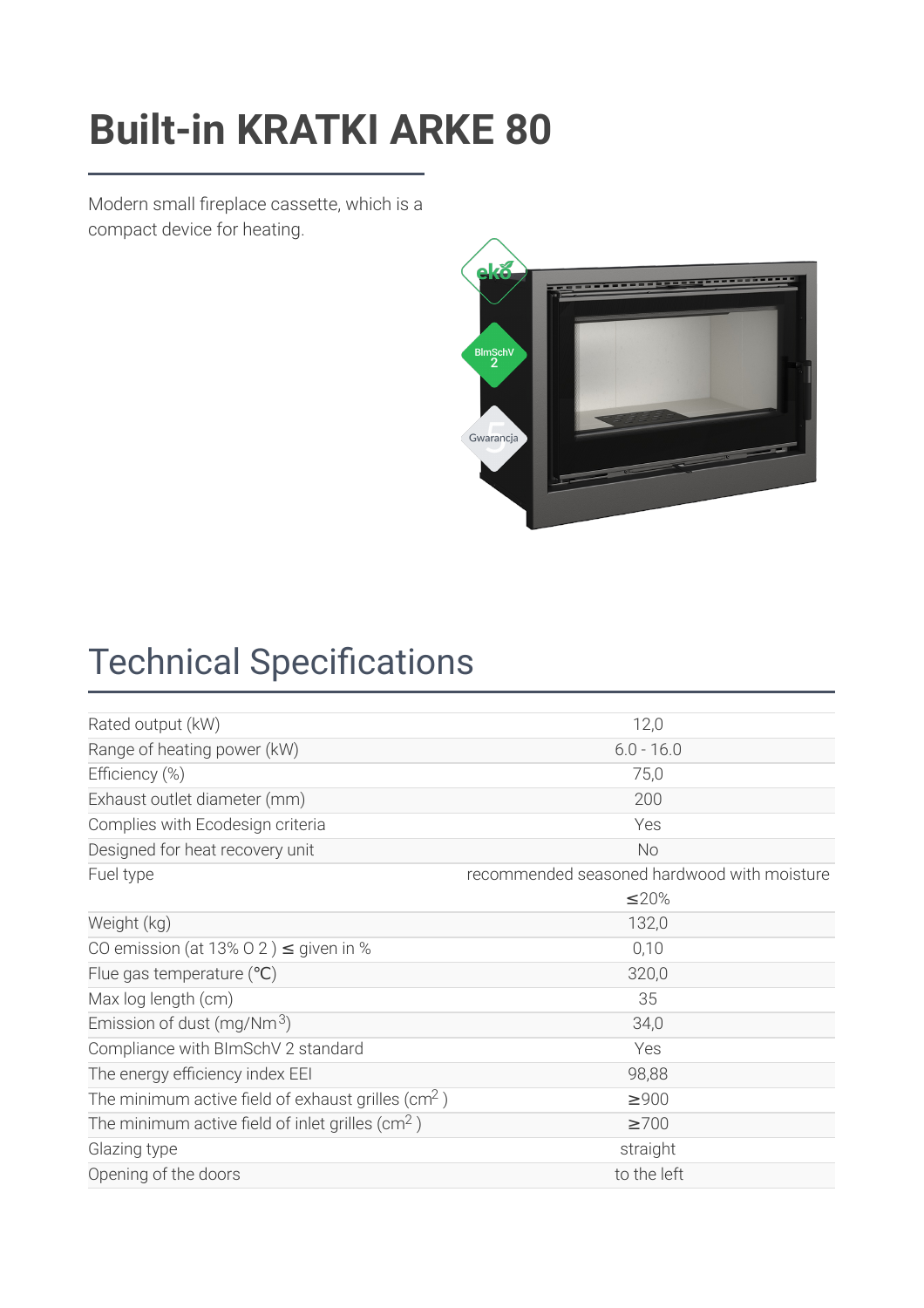| Material                            | steel     |
|-------------------------------------|-----------|
| Width (cm)                          | 85,00     |
| Height (cm)                         | 61,80     |
| Depth (cm)                          | 47,05     |
| External air inlet                  | <b>No</b> |
| The liner of the combustion chamber | Yes       |
| Ashpan                              | Yes       |
| Decorative printed glass            | Yes       |

### Features

#### **MAXIMUM USE OF ENERGY**

The body and the front of the insert are resistant to high temperatures thanks to the high quality steel used in production.

Efficient burning process & maintaining of temperature to keep the warmth for longer thanks to lining of combustion chamber with Acumotte - heat accumulating material which raises the temperature in the combustion chamber.

Combustion of fuel particles thanks to deflector, which extends the exhaust gas path.

Axial ventilators with adjustable power, enable for heating depending on user needs- ventilators operate at high speed, heating the room in a shorter time or at reduced speed, thereby keeping the warm in the room and silence. The turbine is powered from the mains with 230 V. The total fan capacity is 280 m3 / h at a relatively low power consumption of 38 W.

Two additional upper outlets of hot air with 125 mm diameter for connection the wires for air distribution. It allows for effectively use the heat from the burning wood to heat the adjoining rooms.

#### **SAFETY AT THE HIGHEST LEVEL**

Fire resistant power cords and electronic safety system.

Separate regulation of primary and secondary air (air curtain; reducing the amount of exhaust and helps to keep the glass clean).

#### **MODERN DESIGN**

Decorative, heat-resistant glass that can withstand temperatures up to 800oC. It gives a fireplace a modern and elegant look, visually enlarges the front of the insert.

#### **ECOLOGICAL COMBUSTION**

The unit meets the requirements of**Ecodesign** standards and the restrictions of the**BImSchV 2** standard, which determines the maximum CO emission.